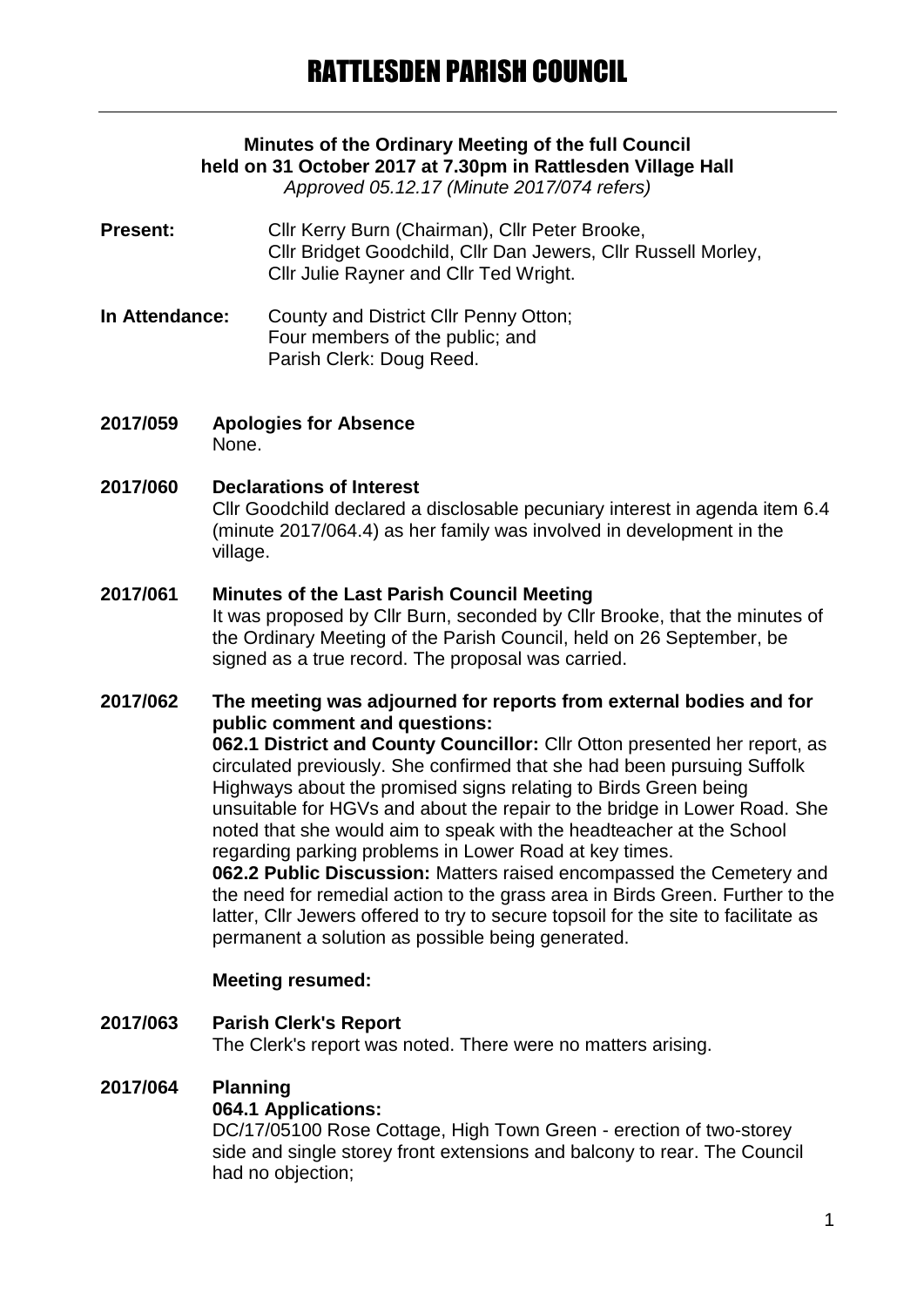DC/17/04714 Corner Farm Bungalow, High Town Green - erection of a barn to store hay, straw, feed and implements. The Council had no objection; and

DC/17/05376 Two Chimneys, 5 Spencers Piece - trees in a Conservation Area - removal of two sycamore and one ash trees. The Council had no objection.

**064.2 Applications - Responses:** Given a deadline in advance of the meeting, councillors had necessarily considered application DC/17/05033 Honeycombes, 2 Rectory Meadow - reduce crown, remove deadwood and addition of bracing to one Indian bean tree; reduce one Prunus tree, thin crown and raise canopy. The Council had no objection.

**064.3 Decisions:** It was noted that applications DC/17/03202 High Town Farm, High Town Green, DC/17/03043 and DC/17/03044 Walnut Tree Farm, Mitchery Lane, DC/17/03979 and DC/17/03980 Francis Farm, Woolpit Road and DC/17/03449 Townfield, Baby Lane had been granted.

**064.4 "Babergh and Mid Suffolk Joint Local Plan: Consultation Document":** *Cllr Goodchild left the meeting for this item.* It was acknowledged that it was essential to provide an informed and considered response to the consultation such that Babergh and Mid Suffolk District Councils were aware of the vital issues facing the village. Discussion focused on consideration of the settlement boundary; challenging the designation of Rattlesden as a 'hinterland' village (the designation, when confirmed, would determine the number of new dwellings expected to be accommodated in the next 20 years); environmental, climatic and 'green' factors with the attendant need to protect open and natural spaces; the local economy; and infrastructure issues. It was resolved that Cllr Brooke draft the potential response which would then be sent to other councillors and an agreed text submitted by the deadline of 10 November. Once finalised, the agreed response would be made available for residents to view on the village Website.

## **2017/065 Finance**

**065.1 Financial Report:** The report to 30 September was received. It was noted that the TSB current account stood at £5,679.83 and the deposit account at £13,504.54 further to which it was proposed by Cllr Burn, seconded by Cllr Goodchild, that the reconciliation be approved and duly signed. The proposal was carried.

**065.2 Payments and Income:** It was proposed by Cllr Burn, seconded by Cllr Goodchild, that the schedule of payments be approved. The proposal was carried. The schedule comprised the following:

- Litter-picker: salary (October) £144.98;
- Clerk: salary (October) £309.69;
- HMRC: PAYE (October) £77.20;
- Mr Roger Heard: 447th Bomb Group Memorial grass-cutting £150.00 (Section 137 expenditure);
- The Felsham Gardeners: Cemetery grass-cutting £190.00;
- The Felsham Gardeners: Cemetery extension maintenance £75.00;
- Suffolk County Council: allotment rent £34.00;
- ◆ Stackhouse Poland Ltd: insurance renewal £380.89;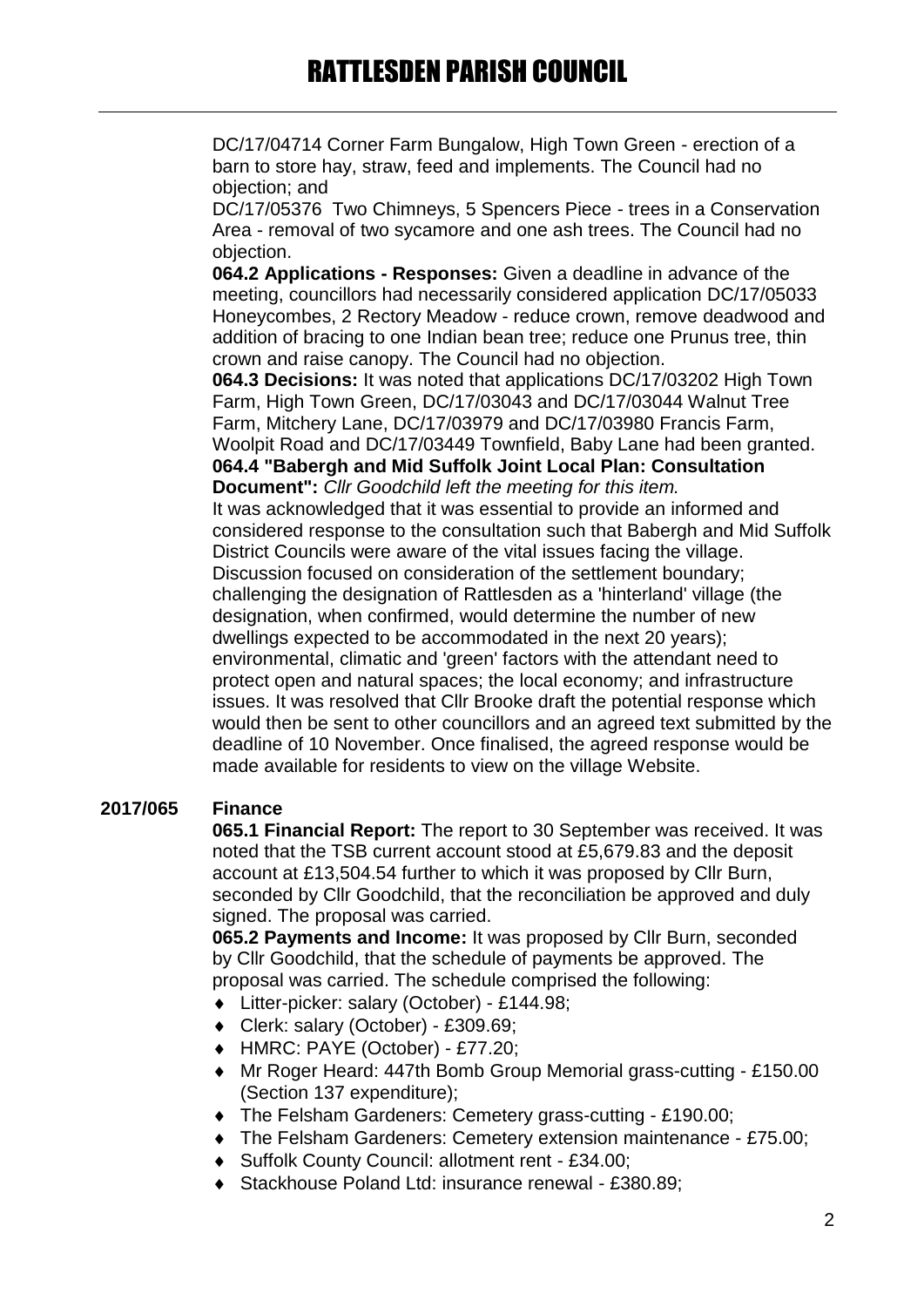Anglian Water: Cemetery water - £9.60; and

Clerk: administrative expenses - £38.07.

Income received was duly noted as follows:

- TSB: business (deposit) account interest (October) £0.52;
- Allotment Association: annual rent 2017-2018 £68.04;
- Mid Suffolk District Council: precept (part 2) £5,023.00;
- Mid Suffolk District Council: Community Infrastructure Levy £2,874.64; and

 Mid Suffolk District Council: recycling grant (February-July) - £219.64. **065.3 Insurance Renewal:** Ahead of the renewal due on 1 November the Council had reviewed its list of assets and the current levels of insurance applying. Subject to a query regarding liability for the defibrillator, which the brokers had answered satisfactorily, councillors were content that all assets requiring cover were appropriately provided for and that no adjustments were needed. Three quotations had been received from Inspire at £398.31, Hiscox at £415.72 and Ecclesiastical at £835.44. It was resolved that the offer from Inspire be accepted on the basis of a three-year agreement which had the effect of reducing the premium to £380.89.

## **2017/066 Council Governance**

**066.1 New Legislation, Codes or Regulatory Issues:** None. **066.2 Risk Register, Policies and Internal Controls:** There were no decisions or actions which impacted upon the Council risk register, policies or internal controls.

## **2017/067 Correspondence** There were no issues arising from the list of correspondence.

## **2017/068 Mid Suffolk District Council Electoral Review:**

The Council reviewed the draft recommendation published by the Local Government Boundary Commission and agreed that the proposal for the ward encompassing Rattlesden, which included neighbouring small parishes, was entirely acceptable. The Clerk would convey the support for that proposal to the Commission on behalf of the Council.

## **2017/069 Telephone Box Relocation**

The proposal for the box to be relocated to the lay-by in Lower Road, next to the bus shelter, was agreed. Cllr Goodchild would contact the Tree Officer for the Council regarding the problem tree at the site and also liaise with the resident who had both the required knowledge about telephone and experience of moving them.

## **2017/070 Matters to be Brought to the Attention of the Council**

It was agreed that the Cemetery and its extension, and the budget position ahead of the 2018-2019 precept, be added to the agenda for the next meeting. Further, that concerns about the Babergh and Mid Suffolk District Councils merger be conveyed to the Chief Executive of the latter.